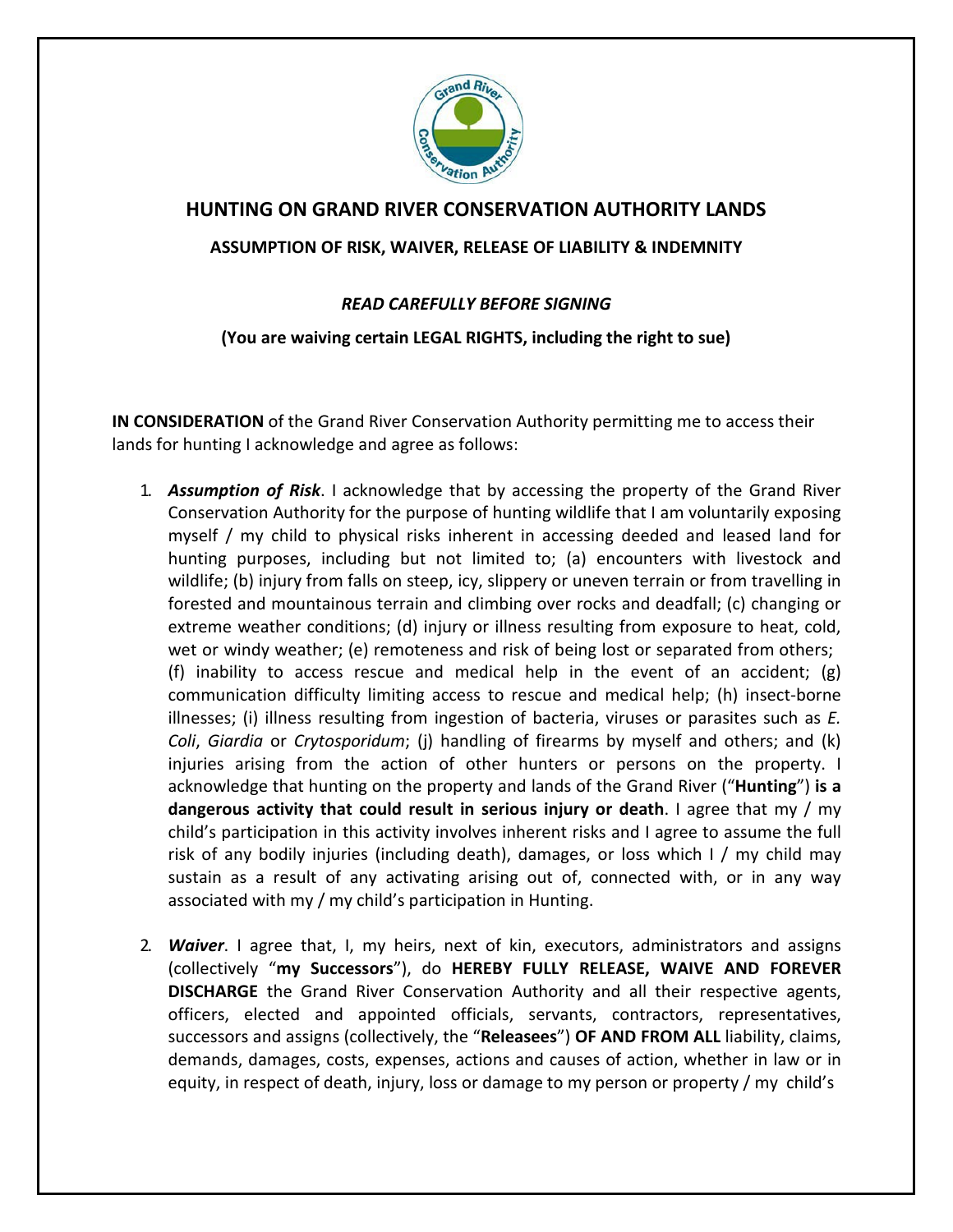person or property **HOWSOEVER CAUSED**, arising or to arise by reason of my / my child's participation in hunting on Grand River Conservation Authority lands, whether prior to, during or subsequent to hunting **AND NOTWITHSTANDING** that the same may have been contributed to or occasioned by the **negligence, breach of contract, breach of statutory duty of care and/or breach of the Occupiers' Liability Act of Ontario** by any of the Releasees. **THIS IS A COMPLETE AND IRREVOCABLE RELEASE ANDWAIVER**.

- 3. *Hold Harmless and Indemnify*. In consideration of accessing the Grand River Conservation Authority's property for hunting wildlife, I agree:
	- (a) To **HOLD AND SAVE HARMLESS AND INDEMNIFY** the Releasees from and against any and all liability incurred by any or all of them as a result of or in any way connected to my / my child's participation in Hunting on the property of the Grand River Conservation Authority, including but not limited to: all damage caused to the Grand River Conservation Authority property as a result of or in any way connected to my / my child's participation in Hunting on the property whether caused inadvertently, accidentally or due to my / my child's negligence and all sums that the Releasees become legally obligated to pay for bodily injury or property damage to any third party resulting from or in any way connected to my / my child's access to the property of the Grand River Conservation Authority and my / my child's participation in Hunting on the property of the Grand River ConservationAuthority;
	- (b) To **HOLD AND SAVE HARMLESS AND INDEMNIFY** the Releasees for all sums that the Releasees incur by or associated with any rescue resulting from or in any way connected to my / my child's participation in Hunting on the property of the Grand River Conservation Authority;
	- (c) That the Releasees are not responsible for any loss or damage sustained by me / my child as a result of any damage to my / my child's property or injury to myself / my child or my / my child's death.

**I WILL OBEY AND FOLLOW THE INFORMATION, INSTRUCTION AND RULES** of Grand River Conservation Authority, including but not limited to the following:

- I / my child shall maintain all necessary Provincial and Federal licenses required for Hunting and use of the property of the Grand River Conservation Authority;
- I / my child shall obey and comply with all Provincial and Federal laws pertaining to Hunting, and use of Grand River Conservation Authority lands;

I / my child shall conduct myself to a high standard of ethical and sportsmanlike behaviour;

I / my child shall engage in Hunting in a safe manner, and wear adequate "Hunter orange" as required;

I / my child shall display all required permits in an openly visible manner.

All minors under the age of 18 years will be accompanied by their Parent or Guardian.

This Agreement shall be governed and interpreted in accordance with the laws of the Province of Ontario.